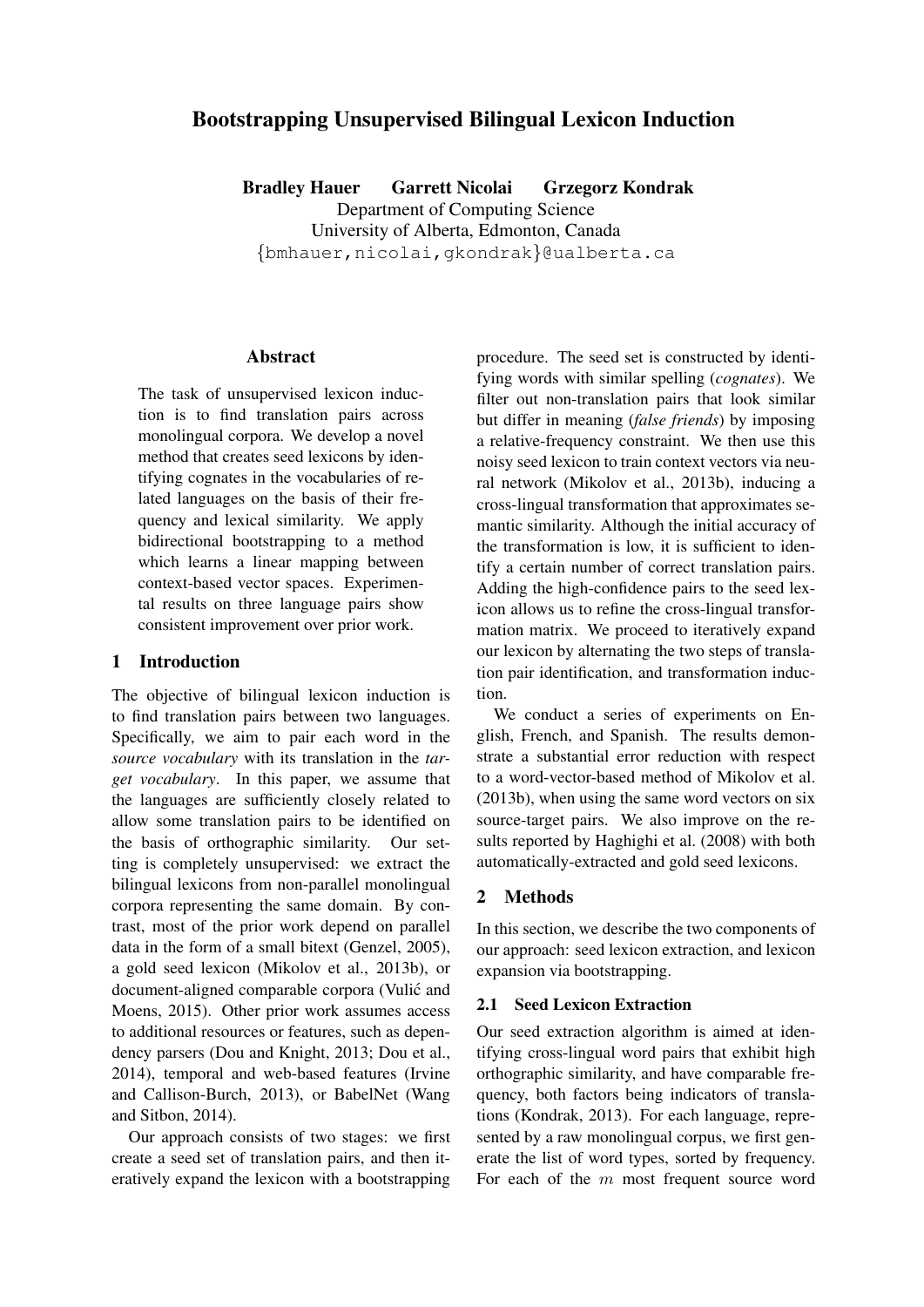```
1: function EXTRACT_SEED(m, p, d)2: seed \leftarrow \emptyset3: for i from 1 to m do
4: s \leftarrow source word such that r_s = i5: for each target word t do
6: if NED(s, t) \leq d7: and |r_s - r_t| \leq p8: and s \neq t then
9: seed \leftarrow seed \cup \{(s,t)\}10: return seed
```
Figure 1: The seed lexicon extraction algorithm.  $r_w$  is the frequency rank of word w.

types, starting from the top of the frequency list, we find all target words that satisfy the following constraints, as described in Figure 1, with parameters established on the development set.

- 1. Normalized edit distance (NED) between the source and target words, which is calculated by dividing the total edit cost by the length of the longer word, is within  $d = 0.25$ .
- 2. The absolute difference between the respective frequency ranks of the two words is within  $p = 100$ .
- 3. The source and target words are not identical.

The set of source-target pairs that satisfy these requirements form the seed lexicon. Note that there is no one-to-one constraint, so both source and target words may appear multiple times in the seed. The pseudo-code of the algorithm is shown in Figure 1.

#### 2.2 Lexicon Expansion

Since our task is to find translations for each of a given set of source-language words, which we refer to as the source vocabulary, we must expand the seed lexicon to cover all such words. We adapt the approach of Mikolov et al. (2013b) for learning a linear transformation between the source and target vector spaces to enable it to function given only a small, noisy seed.

We use WORD2VEC (Mikolov et al., 2013a) to map words in our source and target corpora to ndimensional vectors. The mapping is derived in a strictly monolingual context of both the source and target languages. While Mikolov et al. (2013b) derive the translation matrix using five thousand translation pairs obtained via Google Translate,

|    | 1: function LEX_INDUCTION( $k$ , $c$ , $m$ , $p$ , $d$ )       |  |  |  |  |  |  |
|----|----------------------------------------------------------------|--|--|--|--|--|--|
| 2: | $R \leftarrow \text{EXTRACT\_SEED}(m, p, d)$                   |  |  |  |  |  |  |
| 3: | for $c$ iterations do                                          |  |  |  |  |  |  |
| 4: | Train source-target TM $T$ on $R$                              |  |  |  |  |  |  |
| 5: | Train target-source TM $T'$ on $R$                             |  |  |  |  |  |  |
| 6: | <b>for</b> each source word s <b>do</b>                        |  |  |  |  |  |  |
| 7: | $f[s] \leftarrow \arg \max (score(s,t))$                       |  |  |  |  |  |  |
| 8: | $R \leftarrow R \cup \{\text{top } k \text{ scoring pairs}\}\$ |  |  |  |  |  |  |
| g. | <b>return</b> translation mapping $f$                          |  |  |  |  |  |  |

Figure 2: The lexicon induction algorithm. The *score* function is defined in Section 2.2.

our fully unsupervised method starts from a small and noisy seed lexicon extracted automatically with the algorithm described in Section 2.1.

Given a list of source-target translation pairs  $(s<sub>i</sub>, t<sub>i</sub>)$ , with associated pairs of source and target vectors  $(\mathbf{u_i}, \mathbf{v_i})$ , we use stochastic gradient descent to learn a matrix T with objective  $T \cdot u_i =$  $v_i$  for all i. In order to find a translation for a source-language word s represented by vector **u**, we search for a target-language word  $t$  represented by vector v that minimizes the value of the cosine similarity function *sim*:

$$
\mathbf{v} = \mathop{\rm argmin}\limits_{\mathbf{v'} \in \text{target word vectors}} \mathbf{sim}(\mathbf{T} \cdot \mathbf{u}, \; \mathbf{v'})
$$

We use the cosine similarity  $sim(T \cdot u, v)$  to calculate the confidence score for the corresponding candidate translation pair  $(s, t)$ .

An important innovation of our algorithm is considering not only the fitness of  $t$  as a translation of s, but also of s as a translation of t. Distinct translation matrices are derived in both directions: source-to-target  $(T)$  and target-to-source  $(T')$ . We define the score of a pair  $(s, t)$  corresponding to the pair of vectors  $(\mathbf{u}, \mathbf{v})$  as the average of the two cosine similarity values:

$$
score(s,t) = \frac{\textbf{sim}(\mathbf{T}\cdot \mathbf{u},\ \mathbf{v}) + \textbf{sim}(\mathbf{T}'\cdot \mathbf{v},\ \mathbf{u})}{2}
$$

Unlike Mikolov et al. (2013b), our algorithm iteratively expands the lexicon, which gradually increases the accuracy of the translation matrices. The initial translation matrices, derived from a small, noisy seed, are sufficient to identify a small number of correct translation pairs, which are added to the lexicon. The expanded lexicon is then used to derive new translation matrices, leading to more accurate translations.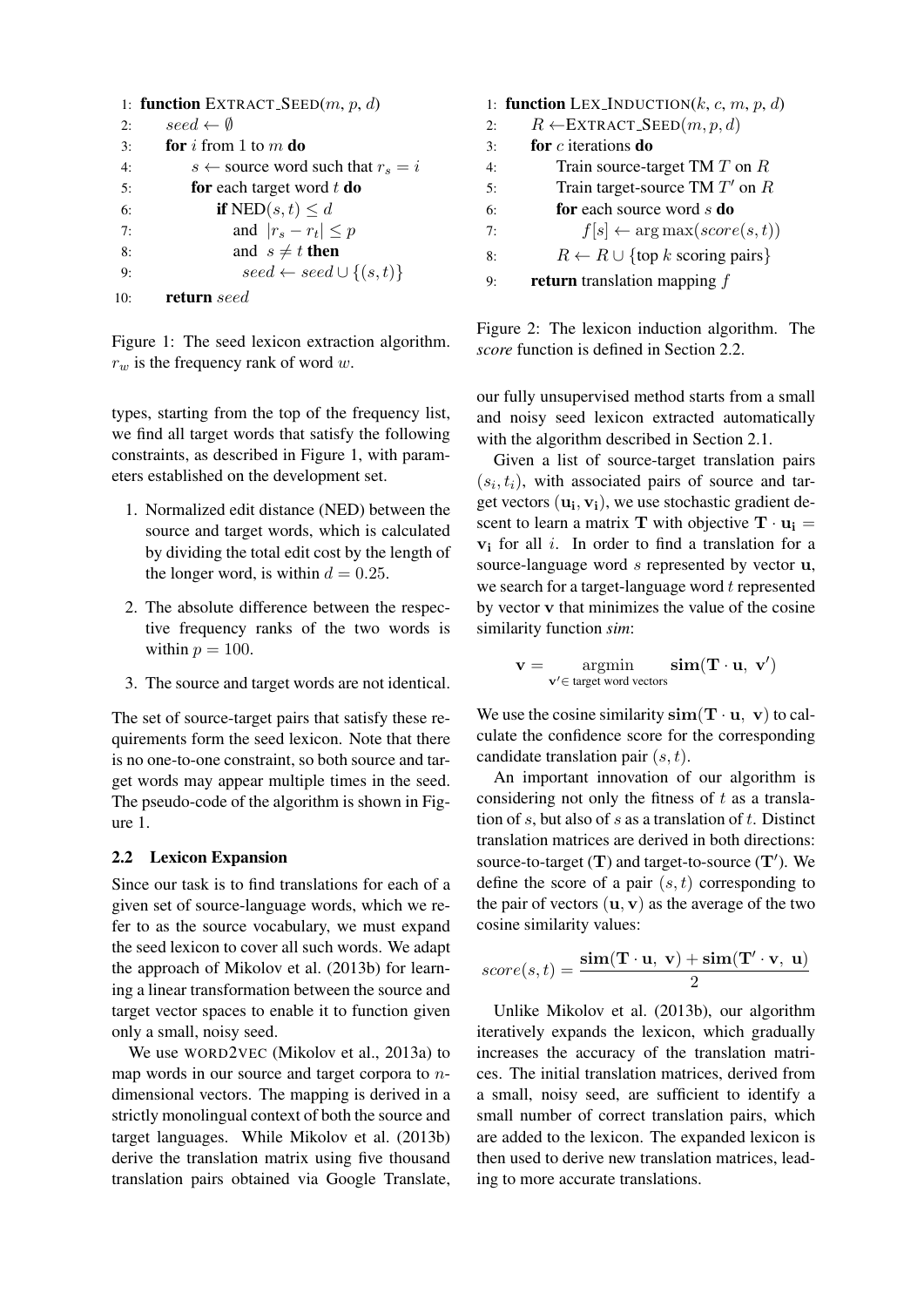In each iteration, we sort the candidate translation pairs by their current confidence scores, and add the highest-scoring  $k$  pairs to the lexicon. We exclude pairs that contain a word which is already in the lexicon. The next iteration uses the augmented lexicon to derive new translation matrices. We refer to this approach as *bootstrapping*, and continue the process for a set number of iterations, which is tuned on development data. The output of our algorithm is the set of translation pairs produced in the final iteration, with each source vocabulary word paired (not necessarily injectively) with one target vocabulary word.

## 3 Experiments

In this section we compare our method to two prior methods, our reimplementation of the supervised word-vector-based method of Mikolov et al. (2013b) (using the same vectors as our method), and the reported results of an EM-based method of Haghighi et al. (2008).

#### 3.1 Data

Our experiments involve three language pairs: Spanish–French (ES–FR), English–French (EN– FR), and English–Spanish (EN–ES), which we consider in both directions. The corpora are from Europarl (Koehn, 2005; Tiedemann, 2012). In order to exclude parallel data, for each language pair, we take the first half of the source-language corpus, and the second half of the target-language corpus. (Less than 1% of sentences appear in both halves of any corpus.)

For evaluation, we require a gold-standard bilingual lexicon to decide whether a proposed sourcetarget pair provides a correct translation of the source word. Following Dou and Knight (2013), we align the full source and target Europarl corpora with GIZA++ (Och and Ney, 2003). Since such alignments are asymmetric, we take the intersection of two alignments: source-to-target and target-to-source. The pairs of words that are aligned in both directions form our gold standard lexicon.

We follow the experimental setup of Haghighi et al. (2008). The source and target vocabularies consist of the 2000 most frequent words from the source and target corpora, with the exception of the words that are in the seed lexicons. For each of these 2000 source words, the task is to find a translation among the 2000 target words. We de-

|              | Pairs | Accuracy |
|--------------|-------|----------|
| ES-FR        | 206   | 87.9%    |
| <b>EN-FR</b> | 191   | 80.1%    |
| <b>EN-ES</b> | 239   | 83.3%    |
| FR-ES        | 214   | 93.0%    |
| FR-EN        | 210   | 79.1%    |
| <b>ES-EN</b> | 252   | 88.9%    |

Table 1: The size and accuracy of extracted seed lexicons.

fine a single test set for each language pair. Over 99% of words in the source vocabulary have translations in the target vocabulary.

#### 3.2 Development

We performed development exclusively on the Spanish–French language pair. Since Spanish and French are more closely related to each other than either is to English, this allows us to test how our approach generalizes to more difficult language pairs. In addition, we aim for a fair comparison to prior work, who report results on English–Spanish and English–French. We use these language pairs exclusively for testing.

Based on the results of our Spanish–French development experiments, we established the following parameter settings. The seed lexicon extraction stage considers the  $m = 10,000$  most frequent source words, identifying pairs with a frequency rank difference of at most  $p = 100$ , and a normalized edit distance of at most  $d = 0.25$ . We add  $k = 25$  word pairs to the lexicon in each lexicon expansion iteration. The size of word vectors is set to  $n = 200$  dimensions. The number of iterations depends on the metric we wish to optimize. We perform 40 iterations to optimize accuracy, and 25 iterations to optimize precision, as discussed in the next section.

During development, we found that excluding identical word pairs from the seed lexicon improves performance, so we incorporate this restriction in our system. 57 such pairs were removed from the Spanish-French seed lexicon, with most of them being numbers and proper nouns.

Table 1 shows that our extraction method produces seed lexicons of a reasonable size and accuracy, with, on average, 219 translation pairs at 85% accuracy. Less than 5% of words in any given seed are duplicates.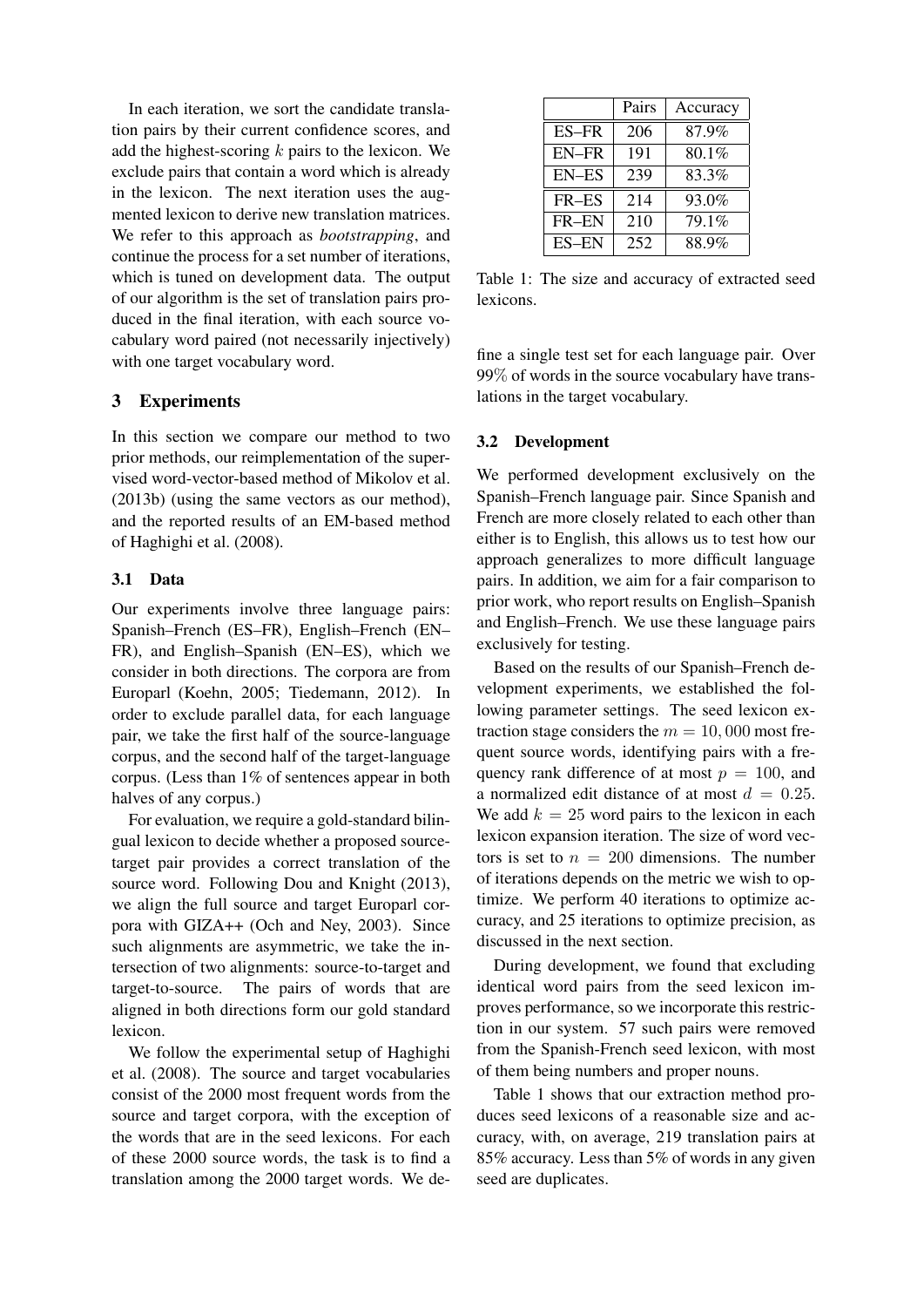#### 3.3 Evaluation

We evaluate the induced lexicon after 40 iterations of bidirectional bootstrapping by comparing it to the lexicon after the first iteration in a single direction, which is equivalent to the method of Mikolov et al. (2013b). Following Haghighi et al. (2008), we also report the accuracy of an ED-ITDIST baseline method, which matches words in the source and target vocabularies. We use an implementation of the Hungarian algorithm<sup>1</sup> (Kuhn, 1955) to solve the minimum bipartite matching problem, where the edge cost for any source-target pair is the normalized edit distance between the two words.

The results in Table 2 show that the method of Mikolov et al. (2013b) (MIK13-Auto), represented by the first translation matrix derived on our automatically extracted the seed lexicon, performs well below the edit distance baseline. By contrast, our bootstrapping approach (Bootstrap-Auto) achieves an average accuracy of 85% on the six datasets.

#### 3.4 Unidirectional Scoring

In order to quantify the importance of our innovation of employing translation matrices in both directions, we also performed lexicon induction experiments in a unidirectional, source-to-target setting. The results show a consistent drop in accuracy on all language pairs. Error analysis reveals that this is caused by an increase in the number of incorrect translation pairs being added to the lexicon during bootstrapping, which negatively affects the quality of the resulting translation matrices.

The accuracy on English–French is particularly low (2.3%), which indicates that the unidirectional approach completely breaks down when the initial seed set contains fewer than 200 pairs. Too many incorrect translation pairs are added in the early stages, a problem the method never recovers from. In fact, when the size of the EN–ES seed is artificially reduced to the same size as the EN–FR seed (191 pairs), unidirectional scoring results in 1.2% accuracy, vs. 82% with bidirectional scoring. These results demonstrate that our innovation of bidirectional scoring makes the method more robust against smaller seed lexicons, allowing good results to be attained where previously proposed unidirectional scoring would fail.

|                 | ES-FR | <b>EN-FR</b> | <b>EN-ES</b> |  |  |  |  |
|-----------------|-------|--------------|--------------|--|--|--|--|
| <b>EDITDIST</b> | 47.2  | 36.4         | 34.7         |  |  |  |  |
| MIK13-Auto      | 15.2  | 8.5          | 16.1         |  |  |  |  |
| Bootstrap-Auto  | 89.4  | 79.4         | 82.0         |  |  |  |  |
|                 |       |              |              |  |  |  |  |
|                 | FR-ES | FR-EN        | <b>ES-EN</b> |  |  |  |  |
| <b>EDITDIST</b> | 46.9  | 36.8         | 35.0         |  |  |  |  |
| MIK13-Auto      | 19.5  | 3.4          | 21.7         |  |  |  |  |
| Bootstrap-Auto  | 89.4  | 83.5         | 84.5         |  |  |  |  |

Table 2: Accuracy of induced translation lexicons (in per cent correct).

#### 3.5 Comparison to Haghighi et al. (2008)

Unlike most of the previous work on lexicon induction, our method is fully unsupervised, with no dependency on additional resources or tools. One other unsupervised method is that of Haghighi et al. (2008), who learn translation probabilities through a complex generative model known as matching canonical correlation analysis (MCCA). Although most of their experiments are semi-supervised, they report results obtained on English–Spanish with a version named "MCCA-Auto", which starts from an automatically-extracted seed lexicon. Since we have no access to their implementation, we attempt to re-create their experimental setup and adopt their evaluation metrics, making two accommodations in order to compare to the results reported in the original paper.

The first accommodation is the use of precision and recall, rather than accuracy, to evaluate the lexicons. After ranking the returned pairs by their score, the precision at a given point in the list is the percentage of the translation pairs that are correct, while the recall at a point is the percentage of the maximum possible number of translation pairs. Haghighi et al. (2008) chose to report precision values at four levels of recall: 0.1, 0.25, 0.33, and 0.5, as well as the best  $F1$  measure achieved at any point. Unlike accuracy, point-wise precision assigns variable importance to the output translation pairs depending on their relative system score. In order to optimize the performance of our algorithm on the development set with respect to point-wise precision, we reduce the number of bootstrapping iterations to 25. The other parameters remain unchanged.

The second accommodation involves the restriction of the source and target vocabularies to

<sup>1</sup> *https://metacpan.org/pod/Algorithm::Munkres*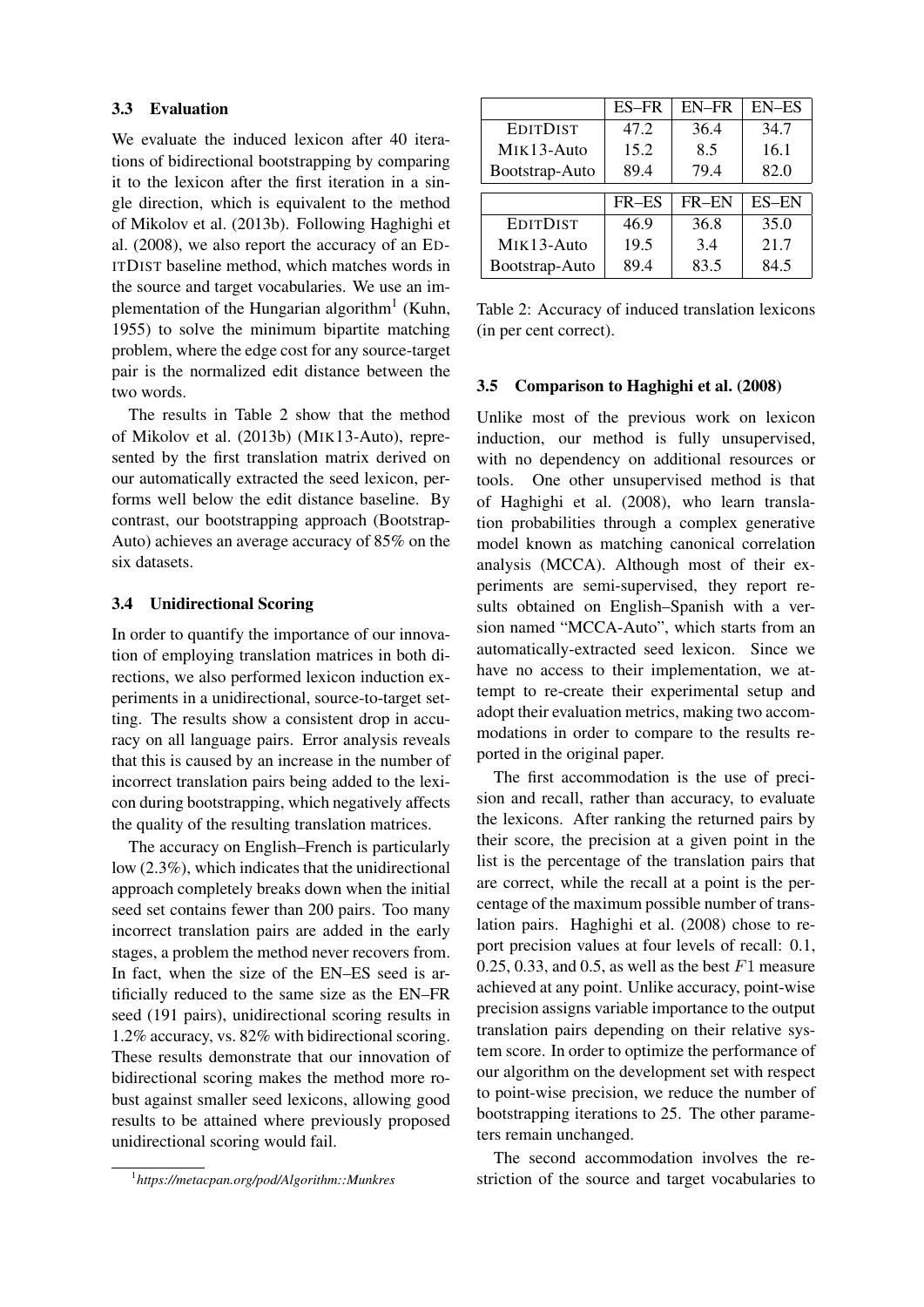| EN-ES             | $p_{0.10}$ | $p_{0.25}$ | $p_{0.33}$ | $p_{0.50}$ | best $F_1$ |
|-------------------|------------|------------|------------|------------|------------|
| <b>EDITDIST</b>   | 99.0       | 87.3       | 60.4       |            | 43.6       |
| MCCA-Auto         | 91.2       | 90.5       | 91.8       | 77.5       | 61.7       |
| Bootstrap-Auto    | 96.1       | 95.9       | 93.2       | 84.9       | 67.9       |
| <b>MCCA</b>       | 91.4       | 94.3       | 92.3       | 89.7       | 63.7       |
| <b>B</b> ootstrap | 96.6       | 95.6       | 93.6       | 89.9       | 73.7       |
|                   |            |            |            |            |            |
| EN-FR             | $p_{0.10}$ | $p_{0.25}$ | $p_{0.33}$ | $p_{0.50}$ | best $F_1$ |
| <b>EDITDIST</b>   | 99.0       | 90.2       | 72.3       |            | 46.5       |
| Bootstrap-Auto    | 93.0       | 92.6       | 90.5       | 81.9       | 68.4       |
| <b>MCCA</b>       | 94.5       | 89.1       | 88.3       | 78.6       | 61.9       |
| <b>B</b> ootstrap | 95.7       | 93.6       | 90.6       | 85.7       | 72.8       |

Table 3: Comparison to the reported results of Haghighi et al. (2008) on EN–ES (upper table) and EN–FR (lower table). The best results are in bold.

the 2000 most frequent *nouns*. We consider a word to be a noun if it is tagged as such by TreeTagger (Schmid, 1994; Schmid, 1999). As in all of our experiments, we ensure that there is no overlap between the seed lexicon and the source and target test vocabularies.

Table 3 shows the results on English–Spanish and English–French. The upper rows contain fully-unsupervised results. The lower rows contain results obtained with the seed sets extracted directly from the gold standard lexicons by selecting the most frequent source language words. We make sure that both types of the seed sets are of equal size for each language pair. The precision of the EDITDIST baseline is the highest at 10% recall, but drops rapidly at the higher levels of recall. The variants of our method with both automatically-extracted (Bootstrap-Auto) and gold seed sets (Bootstrap) achieve higher precision than the corresponding variants of MCCA at all recall points, as well as higher best  $F_1$  scores.

## 4 Conclusion

We have presented a bidirectional bootstrapping method for bilingual lexicon induction between related languages, which requires only a monolingual corpus in each language, with no assumptions of alignment or parallelism. We have demonstrated improvements over prior work and a strong baseline on three language pairs. The method has the potential to be applied across low-resource languages.

## Acknowledgements

This research was supported by the Natural Sciences and Engineering Research Council of Canada, Alberta Innovates – Technology Futures, and Alberta Advanced Education.

## References

- Qing Dou and Kevin Knight. 2013. Dependencybased decipherment for resource-limited machine translation. In *Proceedings of the 2013 Conference on Empirical Methods in Natural Language Processing (EMNLP)*, pages 1668–1676, Seattle, Washington, USA, October. Association for Computational Linguistics.
- Qing Dou, Ashish Vaswani, and Kevin Knight. 2014. Beyond parallel data: Joint word alignment and decipherment improves machine translation. In *Proceedings of the 2014 Conference on Empirical Methods in Natural Language Processing (EMNLP)*, pages 557–565, Doha, Qatar, October. Association for Computational Linguistics.
- Dmitriy Genzel. 2005. Inducing a multilingual dictionary from a parallel multitext in related languages. In *Proceedings of Human Language Technology Conference and Conference on Empirical Methods in Natural Language Processing (EMNLP)*, pages 875–882, Vancouver, British Columbia, Canada, October. Association for Computational Linguistics.
- Aria Haghighi, Percy Liang, Taylor Berg-Kirkpatrick, and Dan Klein. 2008. Learning bilingual lexicons from monolingual corpora. In *Proceedings of ACL-08: HLT*, pages 771–779, Columbus, Ohio, June. Association for Computational Linguistics.
- Ann Irvine and Chris Callison-Burch. 2013. Combining bilingual and comparable corpora for low resource machine translation. In *Proceedings of the*